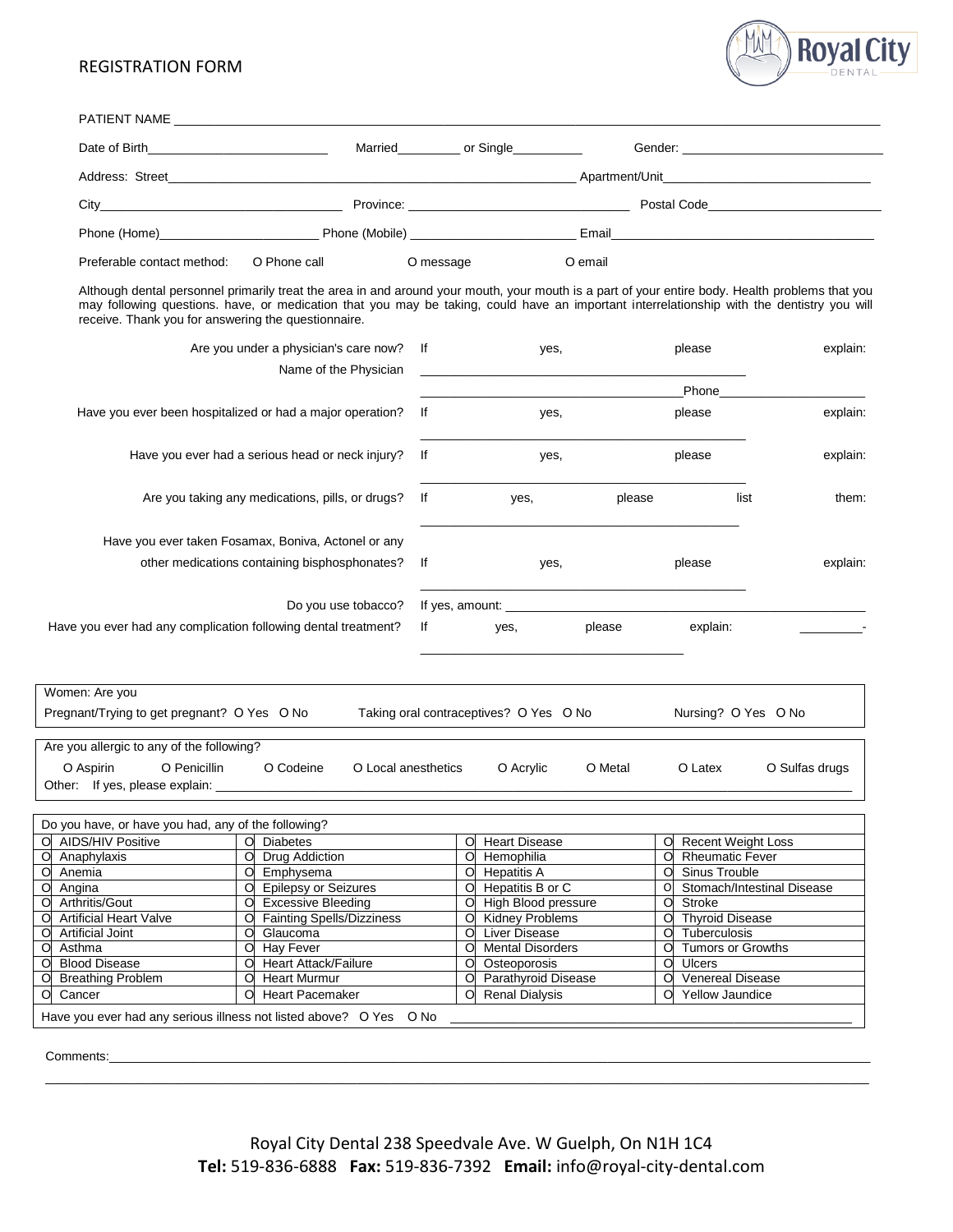To the best of my knowledge, the questions on this form have been accurately answered. I understand that providing incorrect information can be dangerous to my (or patient's) health. It is my responsibility to inform the dental office of any changes in medical status.

|  | SIGNATURE OF PATIENT, PARENT, or GUARDIAN | <b>DATE</b> |  |
|--|-------------------------------------------|-------------|--|
|--|-------------------------------------------|-------------|--|

## **CONSENT FOR COLLECTION, USE AND DISCLOSURE OF PERSONAL INFORMATION**

Royal City Dental understands the importance of protecting your personal information and our clinic is committed to protecting your individual privacy.

We are committed to collecting, using and disclosing personal information responsibly and only to the extent necessary to provide treatment and service to our patients:

1) To enable us to contact and maintain communication with you to distribute health-care information and to book and confirm appointments.

2) To assess your health needs and providing safe and efficient treatment, care and services in relationship to dental care.

3) To communicate with other health-care providers, including other dentists, physicians, pharmacists and specialist.

4) To comply with legal and regulatory requirements, including the delivery of patients' charts and records to the RCDSO in a timely fashion, when required, according to the provisions of the Regulated Health Professionals Act. (RHPA)

5) To comply with agreements/ undertakings entered into voluntarily by the member with the RCDSO, including the delivery and/or review of patients' charts and records to the College in a timely fashion for regulatory and monitoring purposes. 6) To deliver records and charts information to the dentist's insurance carrier to enable insurance company to assess liability and quantify damages or coverage, as necessary.

7) To invoice for goods and services.

8) To process credit card payments.

9) To collect unpaid account.

10) To assist this office to comply with all regulatory requirements.

We collect information that you voluntarily give us and you may withdraw your consent, and we will explain the ramifications of that decision and the process. Personal health information is securely retained in accordance with RCDSO's (Royal College of Dental Surgeons of Ontario) guideline. Should you have any question, please contact our clinic's privacy officer, Dr. Juan C. Medina.

By signing the consent section of this Patient Consent Form, you have agreed that you have given your informed consent to the collection, use and/or disclosure of your personal information for the purposes listed. If a new purpose arises for the use and/or disclosure of your personal information, we will seek your approval in advance.

Thank you for your support and understanding in helping our office to comply with all regulatory requirements, and generally with the law.

# PATIENT CONSENT FOR COLLECTION, USE AND DISCLOSURE OF PERSONAL INFORMATION

I have reviewed the above information that explains how your office will use my personal information, and the steps your office is taking to protect my information. I know that your office has a Privacy Code, and I can ask to see the code at any time. I agree that Royal City Dental – Dr. Juan C. Medina can collect, use and disclose personal information as set out above in the information about the offices privacy policies.

> Royal City Dental 238 Speedvale Ave. W Guelph, On N1H 1C4 **Tel:** 519-836-6888 **Fax:** 519-836-7392 **Email:** info@royal-city-dental.com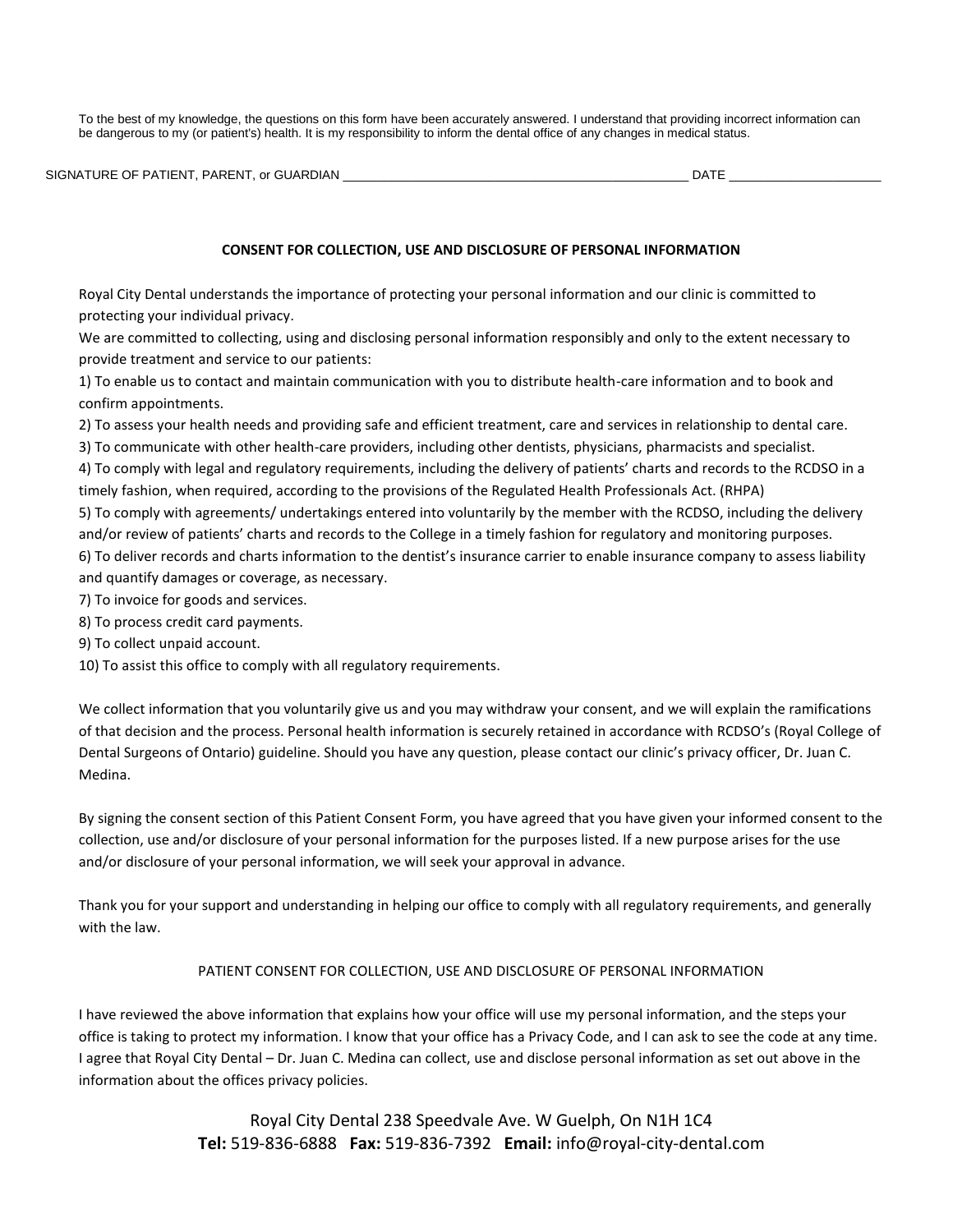Patient/Guardian Signature et al. 2010 and 2011 witness Signature

Patient/Guardian Print name example and pate:

### **FINANCIAL POLICY**

Thank you for choosing us for your dental needs! We are committed to providing you with excellent care and convenient financial arrangements. Our financial arrangements are based on an open and honest discussion of recommended treatment options, respective fees and patients' financial capabilities. To confirm your understanding and agreement with our policies, please read the following.

Payment: We strive to deliver the finest care at the most reasonable cost to our patients. For your convenience, we accept Visa, MasterCard, debit and cash. Personal cheques are not accepted.

We can provide an estimate for any dental treatment based on our professional assessment. This may be forwarded to your insurance company for pre-approval and determination of benefits.

We are willing to accept assignment (direct payment from your insurance company) as a courtesy to our patients. Although, as dental plans have become increasingly complicated and reimbursement levels are unpredictable, we must limit our payment terms to the following two options.

### Option 1:

Assignment of benefits secured with your credit card. We will continue to accept the assignment of your insurance benefits and collect the co-payment at the time of service. A credit card will be kept on file to process any payment not reimbursed to us. **(You will receive a courtesy call before we charge your card for any balance**)

#### Option 2:

Non-Assignment of benefits with payment in full. Pay for your dental treatment in full on the day of your appointment by Visa, MasterCard, debit or cash. We can submit your dental insurance forms electronically the day of your visit, and you should be reimbursed within  $3 - 10$ days.

Please remember that you are fully responsible for all fees charged by this office regardless of your insurance coverage.

**Minors:** A parent or guardian must accompany all minors to their dental appointments. The parent or guardian accompanying the minor is responsible for full payment. In the case of divorced or separated parents, the parent accompanying the child is responsible for payment, without any exception. This office will not attempt to collect payment from a parent that is not present in the office at that visit. It is not our responsibility.

**Major Treatments** (i.e.: crown, bridges, dentures, implants). A deposit (equal to lab fee) must be made no later than the day of the first appointment, for the remaining balance payment will be collected on the insertion/delivery appointment.

#### **Financial Consent and Authorization for Treatment**

We wish to stress that the financial responsibility for services rendered rests with the patient and his/her family, regardless of any insurance coverage; your insurance policy is a contract between you and your insurance company. We cannot guarantee payment or coverage of your claim.

I agree to pay all fees and charges for services rendered at Royal City Dental for myself and my family. I agree to pay all charges when presented with a statement, unless prior credit arrangements are agreed upon in writing.

I understand and agree, regardless of my insurance status, I am ultimately responsible for any unpaid balance on my account.

Royal City Dental 238 Speedvale Ave. W Guelph, On N1H 1C4 **Tel:** 519-836-6888 **Fax:** 519-836-7392 **Email:** info@royal-city-dental.com